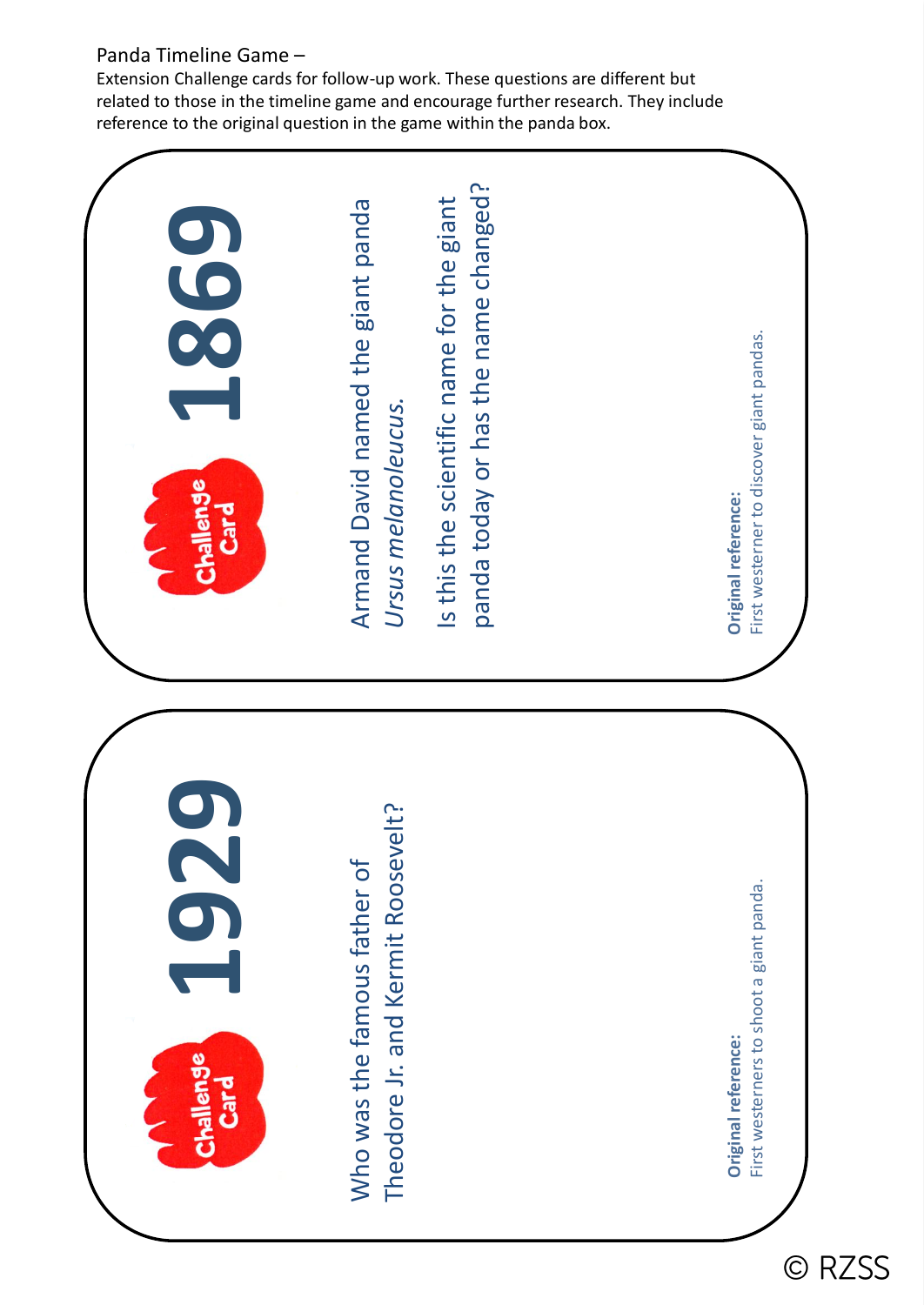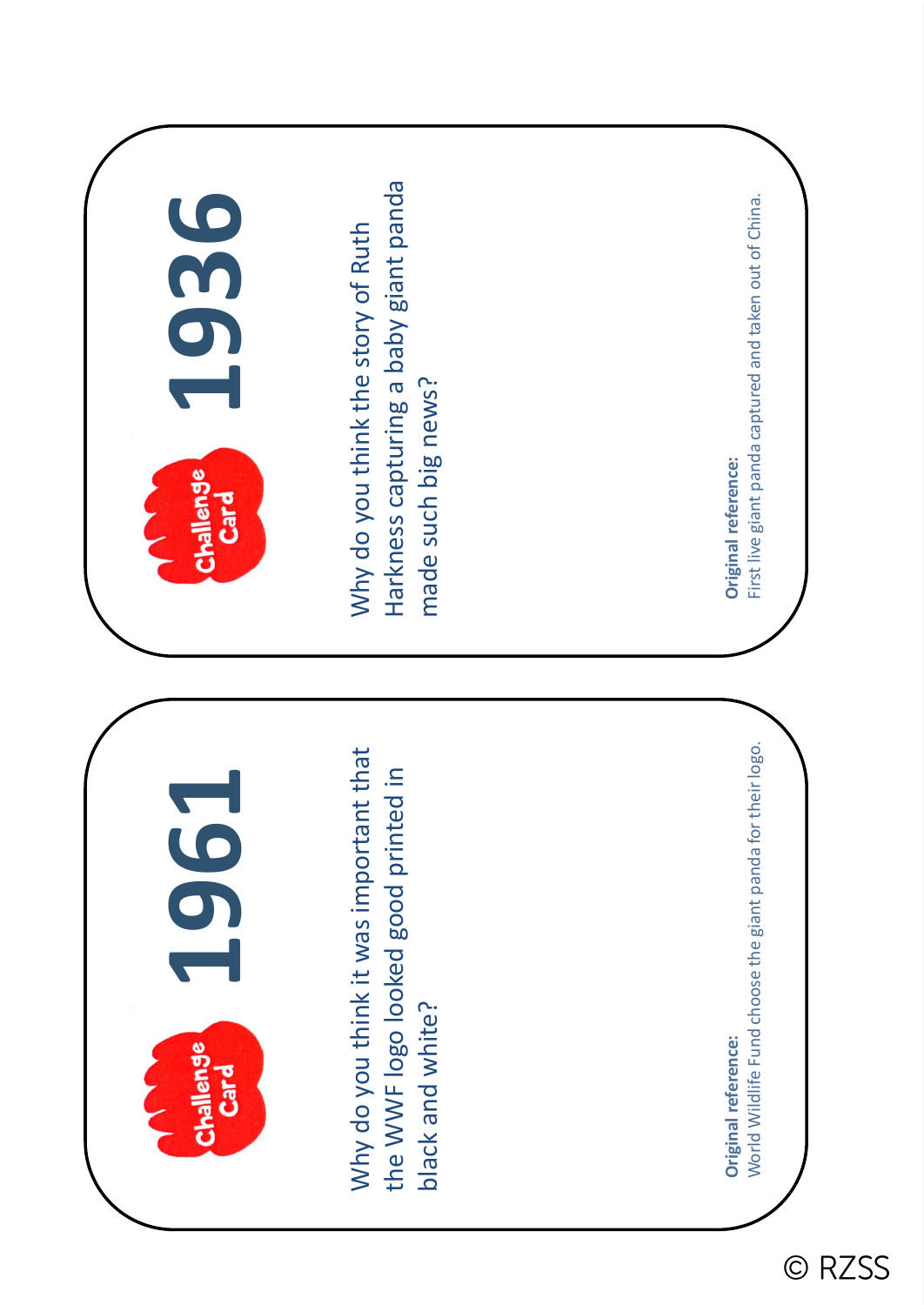| N<br>197<br>Challenge | Why do you think the gifting of giant<br>Find out what the word diplomacy<br>pandas has been called Panda<br>Diplomacy?<br>means. | Giant pandas as political gifts.<br>Original reference:  |
|-----------------------|-----------------------------------------------------------------------------------------------------------------------------------|----------------------------------------------------------|
| 109<br>Challenge      | out<br>br<br>How do you think scientists work<br>whether an animal is endangered<br>not?                                          | Giant pandas declared endangered.<br>Original reference: |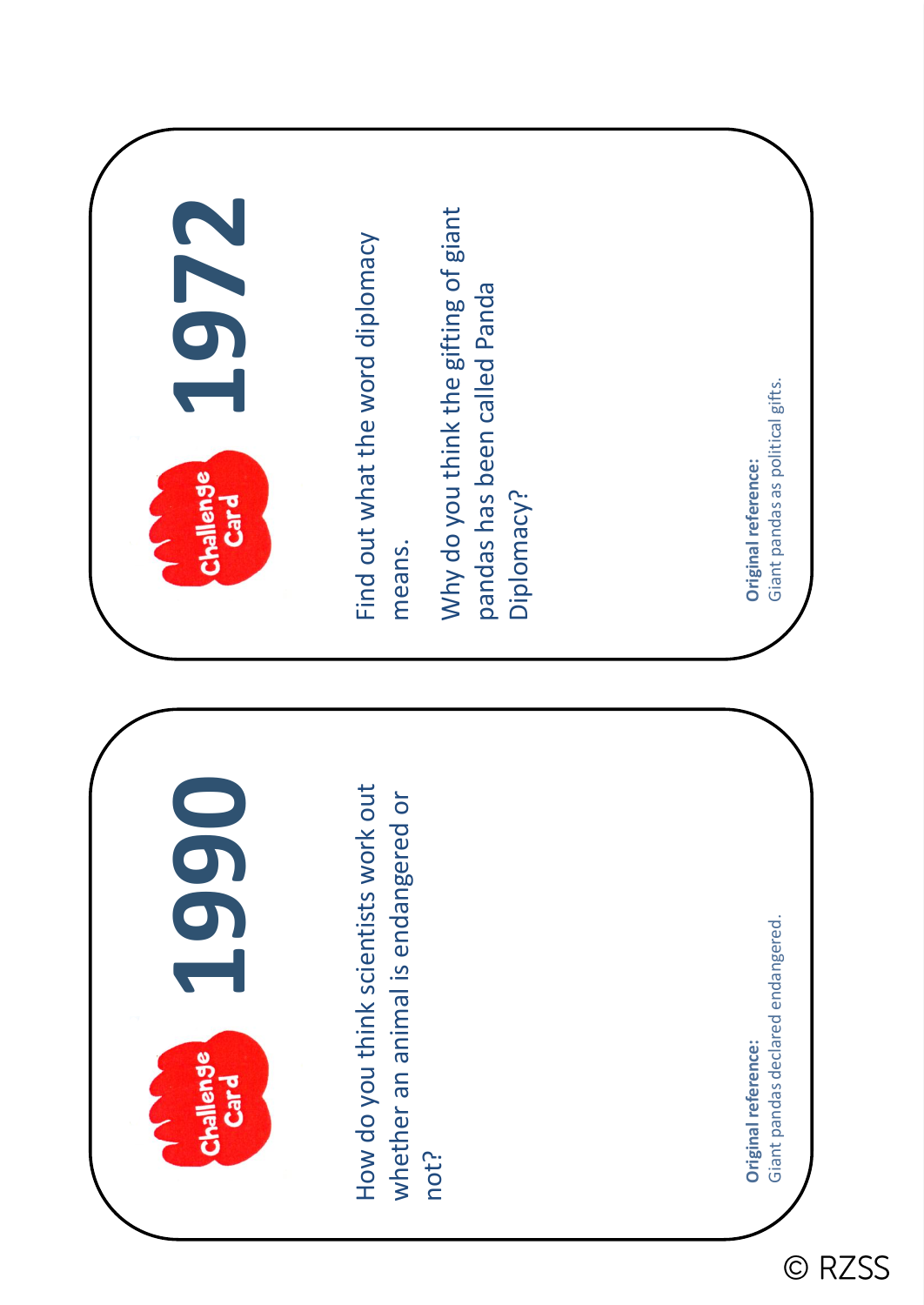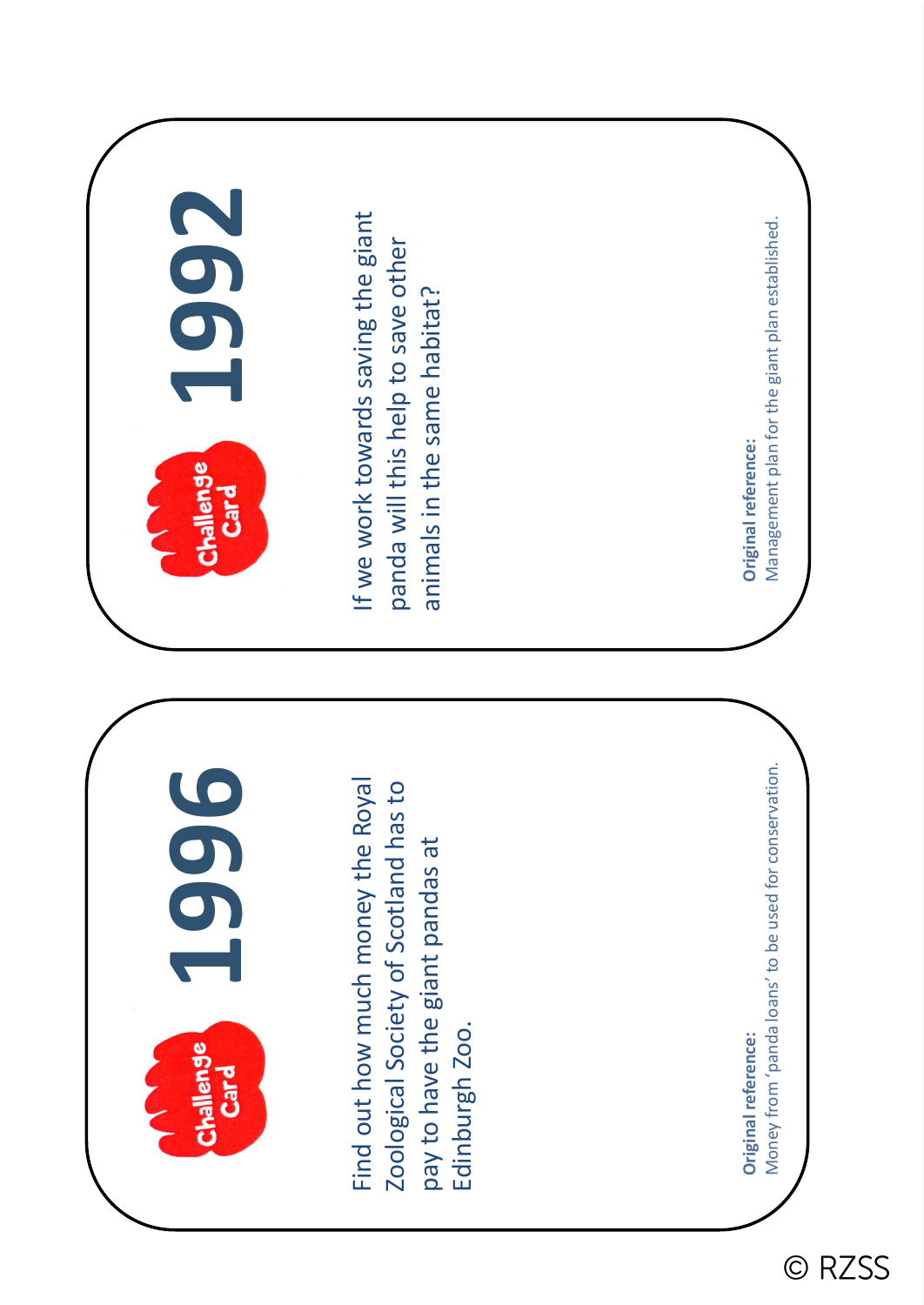| 2006<br>Challenge | training in semi-wild enclosures before<br>Why do the giant pandas need to have<br>being released to the wild? | Reintroduction to the wild.<br>Original reference:           |
|-------------------|----------------------------------------------------------------------------------------------------------------|--------------------------------------------------------------|
| 201<br>Challenge  | How can you help the conservation of<br>giant pandas?                                                          | Giant pandas arrive at Edinburgh Zoo.<br>Original reference: |